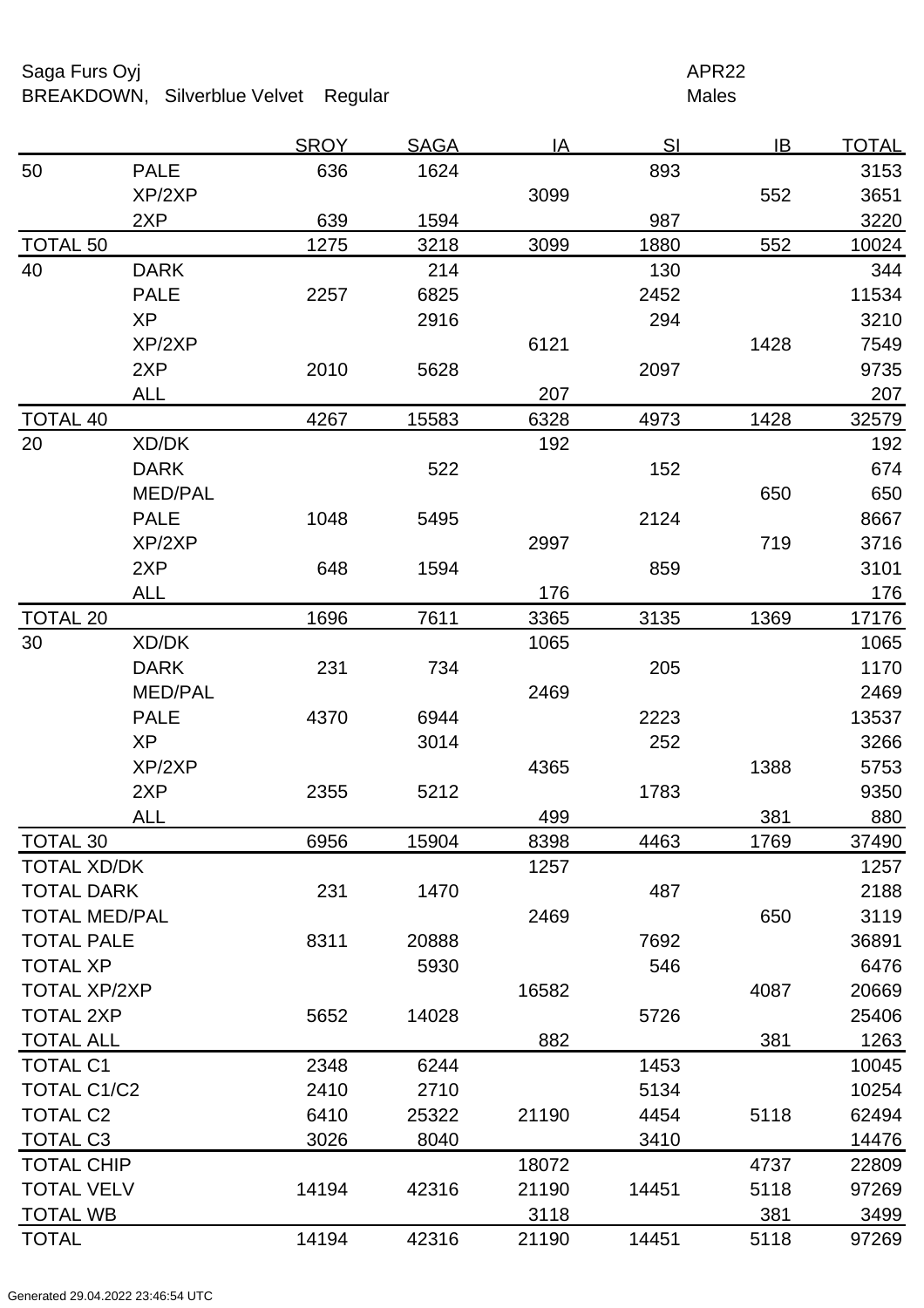| Saga Furs Oyj<br>BREAKDOWN, Silverblue Velvet Regular |            |             | APR22<br><b>Males</b> |    |    |    |              |
|-------------------------------------------------------|------------|-------------|-----------------------|----|----|----|--------------|
|                                                       |            | <b>SROY</b> | <b>SAGA</b>           | ΙA | SI | ΙB | <u>TOTAL</u> |
| Lots:<br>Showlots:                                    | 521<br>133 |             |                       |    |    |    |              |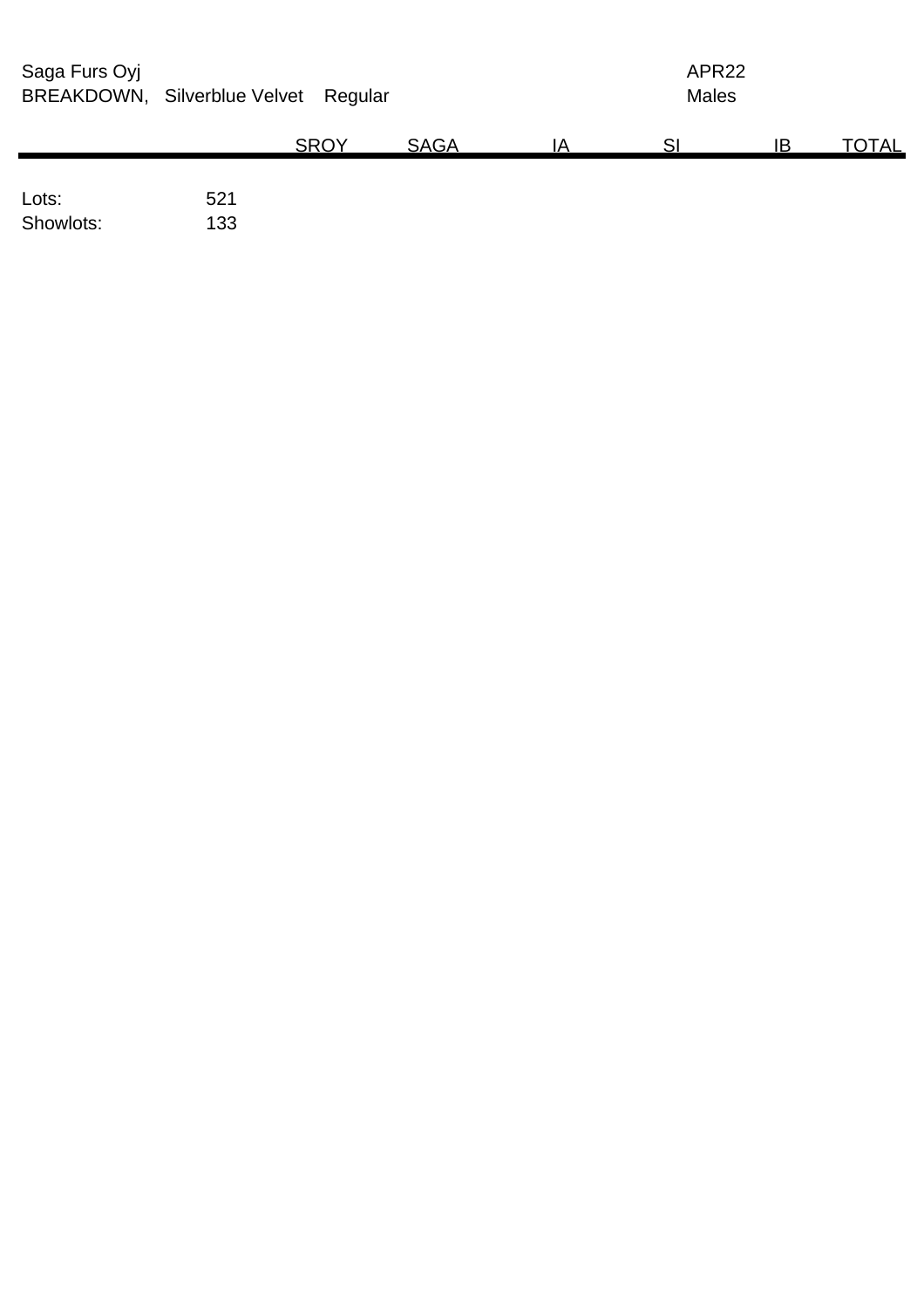Saga Furs Oyj and the Saga Furs Oyj APR22

BREAKDOWN, Silverblue Velvet Regular Females

|                      |                | <b>SROY</b> | <b>SAGA</b> | IA    | SI    | <b>IB</b> | <b>TOTAL</b> |
|----------------------|----------------|-------------|-------------|-------|-------|-----------|--------------|
| $\overline{2}$       | <b>PALE</b>    | 240         | 668         |       | 1710  |           | 2618         |
|                      | XP/2XP         |             | 276         |       |       |           | 276          |
|                      | 2XP            |             |             |       | 162   |           | 162          |
| <b>TOTAL 2</b>       |                | 240         | 944         |       | 1872  |           | 3056         |
| $\overline{0}$       | <b>XD</b>      |             | 168         |       |       |           | 168          |
|                      | XD/DK          |             |             | 5474  |       |           | 5474         |
|                      | <b>DARK</b>    | 345         | 1406        |       | 175   |           | 1926         |
|                      | <b>MED/PAL</b> |             |             | 4731  |       |           | 4731         |
|                      | <b>PALE</b>    | 3045        | 11135       |       | 2947  |           | 17127        |
|                      | <b>XP</b>      |             | 3040        |       |       |           | 3040         |
|                      | XP/2XP         |             |             | 5937  |       | 1479      | 7416         |
|                      | 2XP            | 2482        | 4847        |       | 909   |           | 8238         |
| <b>TOTAL 0</b>       |                | 5872        | 20596       | 16142 | 4031  | 1479      | 48120        |
| $\mathbf{1}$         | XD             | 221         | 703         |       |       |           | 924          |
|                      | XD/DK          |             |             | 2271  |       |           | 2271         |
|                      | <b>DARK</b>    | 732         | 1618        |       | 1471  |           | 3821         |
|                      | <b>MED</b>     |             | 621         |       |       |           | 621          |
|                      | <b>MED/PAL</b> |             |             | 5100  |       |           | 5100         |
|                      | <b>PALE</b>    | 3436        | 11593       |       | 5135  |           | 20164        |
|                      | <b>XP</b>      | 616         | 1878        |       | 285   |           | 2779         |
|                      | XP/2XP         |             |             | 9740  |       | 1748      | 11488        |
|                      | 2XP            | 820         | 2914        |       | 569   |           | 4303         |
| <b>TOTAL 1</b>       |                | 5825        | 19327       | 17111 | 7460  | 1748      | 51471        |
| 20                   | <b>DARK</b>    |             | 225         |       |       |           | 225          |
|                      | <b>PALE</b>    | 1651        | 4692        |       | 1033  |           | 7376         |
|                      | XP/2XP         |             |             | 6383  |       | 606       | 6989         |
|                      | 2XP            | 147         | 1789        |       | 330   |           | 2266         |
| <b>TOTAL 20</b>      |                | 1798        | 6706        | 6383  | 1363  | 606       | 16856        |
| <b>TOTAL XD</b>      |                | 221         | 871         |       |       |           | 1092         |
| <b>TOTAL XD/DK</b>   |                |             |             | 7745  |       |           | 7745         |
| <b>TOTAL DARK</b>    |                | 1077        | 3249        |       | 1646  |           | 5972         |
| <b>TOTAL MED</b>     |                |             | 621         |       |       |           | 621          |
| <b>TOTAL MED/PAL</b> |                |             |             | 9831  |       |           | 9831         |
| <b>TOTAL PALE</b>    |                | 8372        | 28088       |       | 10825 |           | 47285        |
| <b>TOTAL XP</b>      |                | 616         | 4918        |       | 285   |           | 5819         |
| <b>TOTAL XP/2XP</b>  |                |             | 276         | 22060 |       | 3833      | 26169        |
| <b>TOTAL 2XP</b>     |                | 3449        | 9550        |       | 1970  |           | 14969        |
| <b>TOTAL C1</b>      |                | 1902        | 6867        |       | 1729  |           | 10498        |
| <b>TOTAL C1/C2</b>   |                | 2017        | 2531        |       | 3854  |           | 8402         |
| <b>TOTAL C2</b>      |                | 6550        | 26672       | 39636 | 6363  | 3833      | 83054        |
| <b>TOTAL C3</b>      |                | 3266        | 11503       |       | 2780  |           | 17549        |
| <b>TOTAL CHIP</b>    |                |             |             | 39636 |       | 3833      | 43469        |
| <b>TOTAL TOP</b>     |                | 30          |             |       |       |           | 30           |
| <b>TOTAL VELV</b>    |                | 13735       | 47573       | 39636 | 14726 | 3833      | 119503       |